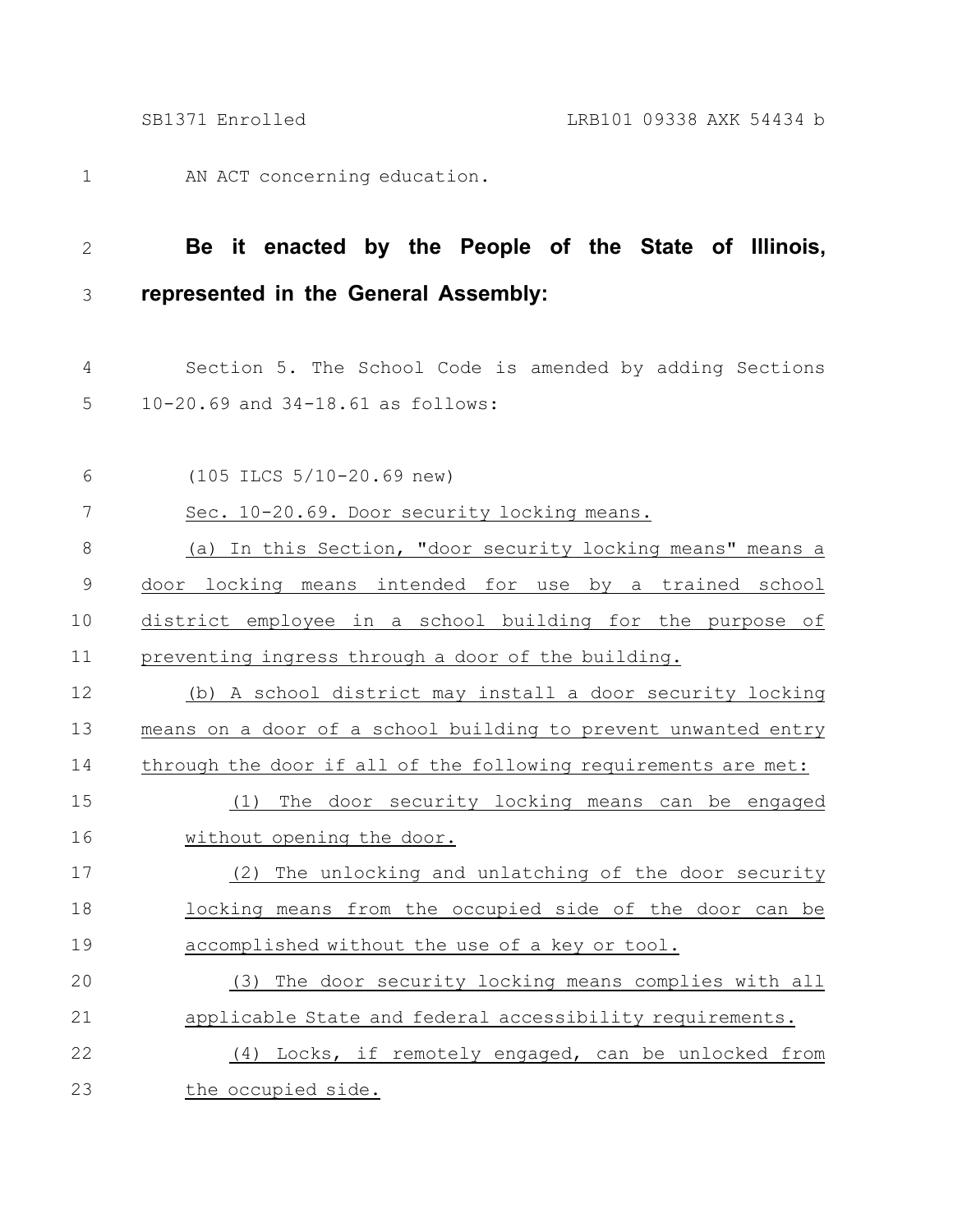SB1371 Enrolled - 2 - LRB101 09338 AXK 54434 b

| $\mathbf 1$    | (5) The door security locking means is capable of being           |
|----------------|-------------------------------------------------------------------|
| $\mathbf{2}$   | disengaged from the outside by school district employees,         |
| 3              | and school district employees may use a key or other              |
| 4              | credentials to unlock the door from the outside.                  |
| 5              | (6) The door security locking means does not modify the           |
| 6              | door-closing hardware, panic hardware, or fire exit               |
| $\overline{7}$ | hardware.                                                         |
| $\,8\,$        | (7) Any bolts, stops, brackets, or pins employed by the           |
| $\mathsf 9$    | door security locking means do not affect the fire rating         |
| 10             | of a fire door assembly.                                          |
| 11             | (8) School district employees are trained in the                  |
| 12             | engagement and release of the door security locking means,        |
| 13             | from within and outside the room, as part of the emergency        |
| 14             | response plan.                                                    |
| 15             | (9) For doors installed before July 1, 2019 only, the             |
| 16             | unlocking and unlatching of a door security locking means         |
| 17             | requires no more than 2 releasing operations. For doors           |
| 18             | installed on or after July 1, 2019, the unlocking and             |
| 19             | unlatching of a door security locking means requires no           |
| 20             | releasing operation. If doors<br>installed<br>than<br>more<br>one |
| 21             | before July 1, 2019 are replaced on or after July 1, 2019,        |
| 22             | the unlocking and unlatching of a door security locking           |
| 23             | means on the replacement door requires no more than one           |
| 24             | releasing operation.                                              |
| 25             | (10) The door security locking means is no more than 48           |
| 26             | inches above the finished floor.                                  |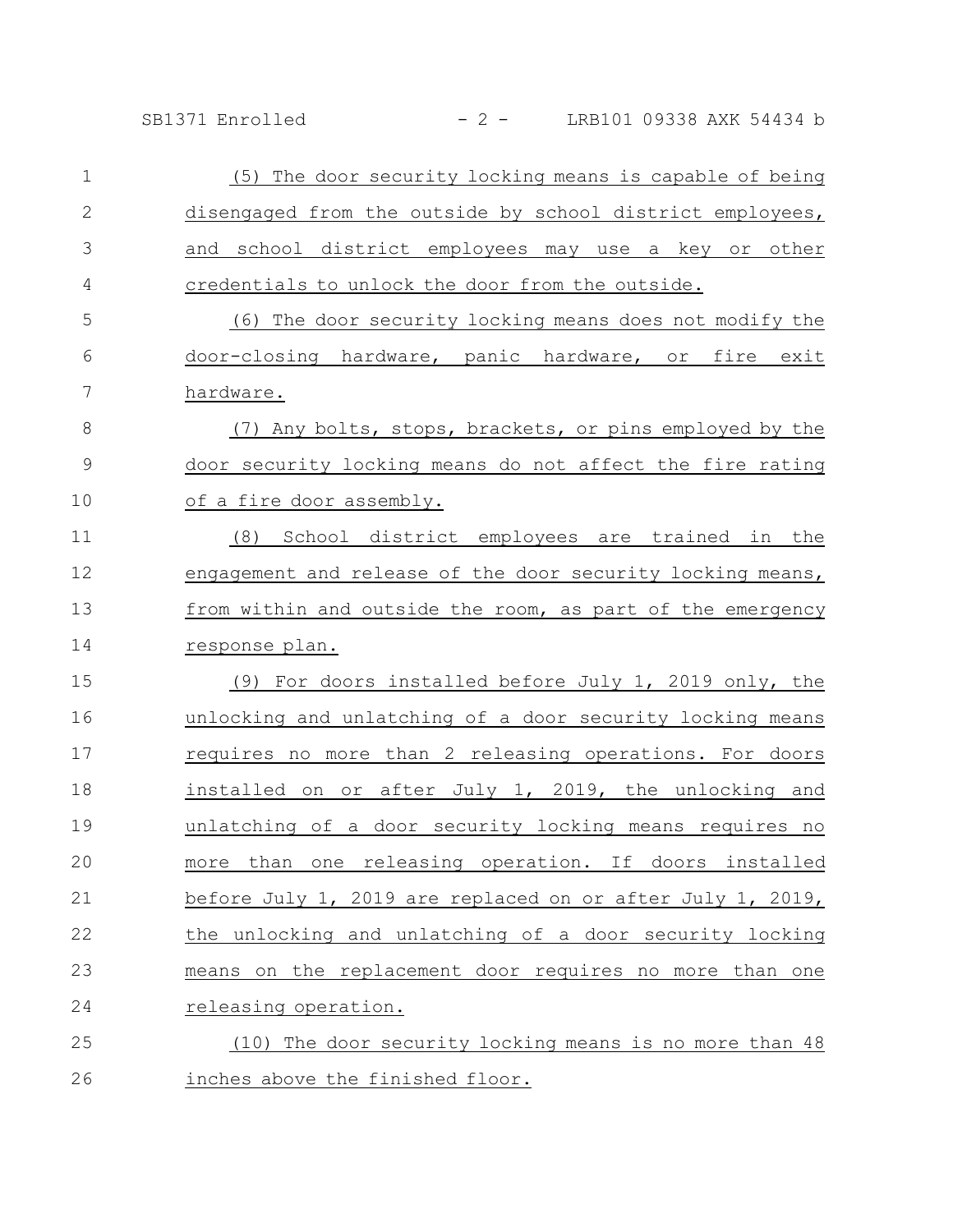SB1371 Enrolled - 3 - LRB101 09338 AXK 54434 b

| $\mathbf 1$   | (11)<br>security locking<br>The<br>door<br>means otherwise     |
|---------------|----------------------------------------------------------------|
| 2             | complies with the school building code prepared by the         |
| 3             | State Board of Education under Section 2-3.12.                 |
| 4             | A school district may install a door security locking means    |
| 5             | does not comply with paragraph (3) or (10) of this<br>that     |
| 6             | subsection if (i) the school district meets all other          |
| 7             | requirements under this subsection and (ii) prior to its       |
| $8\,$         | installation, local law enforcement officials, the local fire  |
| $\mathcal{G}$ | department, and the school board agree, in writing, to the     |
| 10            | installation and use of the door security locking means. The   |
| 11            | school district must keep the agreement on file and must, upon |
| 12            | request, provide the agreement to its regional office of       |
| 13            | education. The agreement must be included in the school        |
| 14            | district's filed school safety plan under the School Safety    |
| 15            | Drill Act.                                                     |
| 16            | (c) A school district must include the location of any door    |
| 17            | security locking means and must address the use of the locking |
| 18            | and unlocking means from within and outside the room in its    |
| 19            | filed school safety plan under the School Safety Drill Act.    |
| 20            | Local law enforcement officials and the local fire department  |
| 21            | must be notified of the location of any door security locking  |
| 22            | means and how to disengage it. Any specific tool needed to     |
| 23            | disengage the door security locking means from the outside of  |
| 24            | the room must, upon request, be made available to local law    |
|               |                                                                |

enforcement officials and the local fire department. 25

(d) A door security locking means may be used only (i) by a 26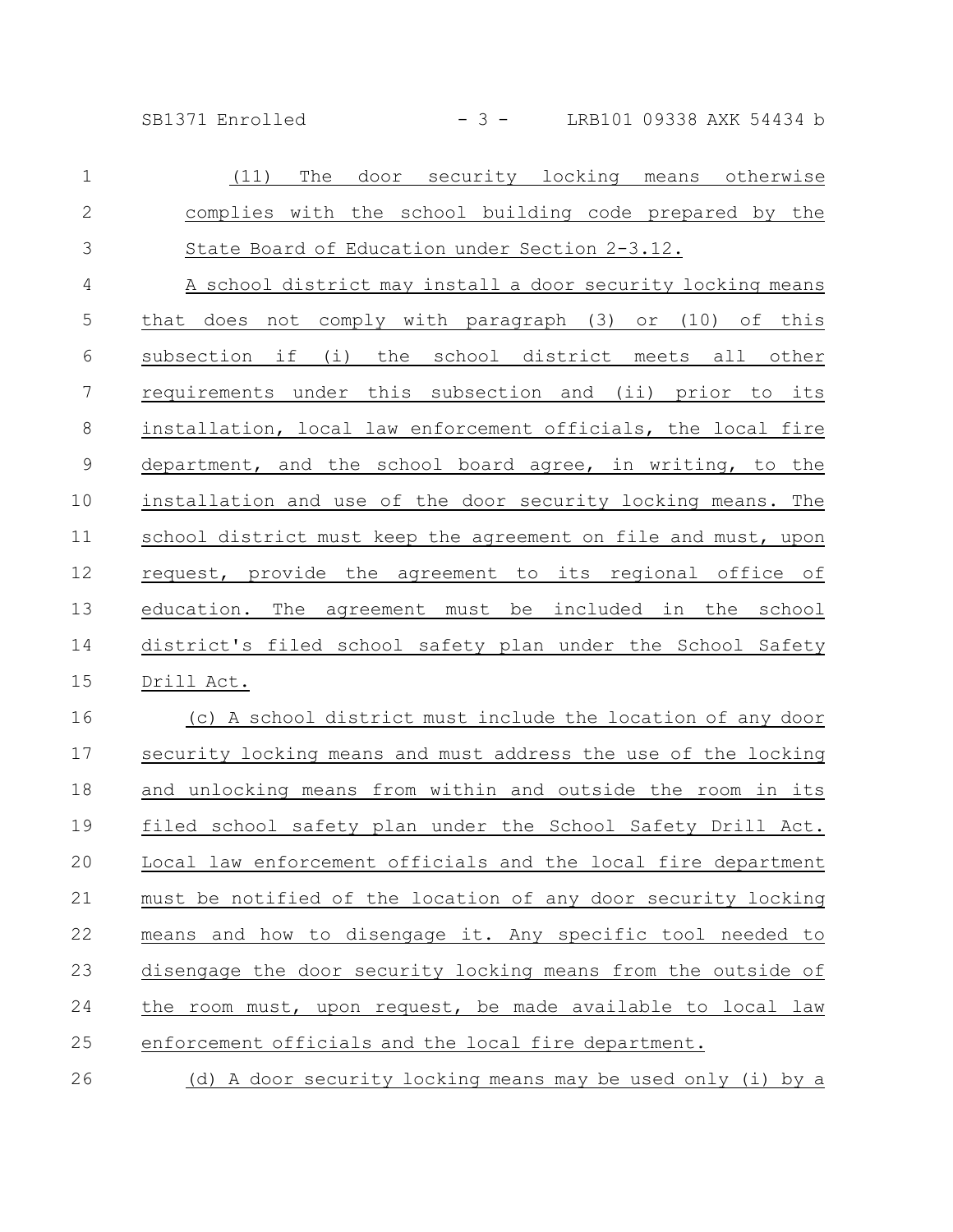SB1371 Enrolled - 4 - LRB101 09338 AXK 54434 b

school district employee trained under subsection (e), (ii) during an emergency that threatens the health and safety of students and employees or during an active shooter drill, and (iii) when local law enforcement officials and the local fire department have been notified of its installation prior to its use. The door security locking means must be engaged for a finite period of time in accordance with the school district's school safety plan adopted under the School Safety Drill Act. 1 2 3 4 5 6 7 8

(e) A school district that has installed a door security locking means shall conduct an in-service training program for school district employees on the proper use of the door security locking means. The school district shall keep a file verifying the employees who have completed the program and must, upon request, provide the file to its regional office of education and the local fire department and local law enforcement agency. 9 10 11 12 13 14 15 16

(f) A door security locking means that requires 2 releasing operations must be discontinued from use when the door is replaced or is a part of new construction. Replacement and new construction door hardware must include mortise locks, compliant with the applicable building code, and must be lockable from the occupied side without opening the door. However, mortise locks are not required if panic hardware or fire exit hardware is required. 17 18 19 20 21 22 23 24

25

(105 ILCS 5/34-18.61 new)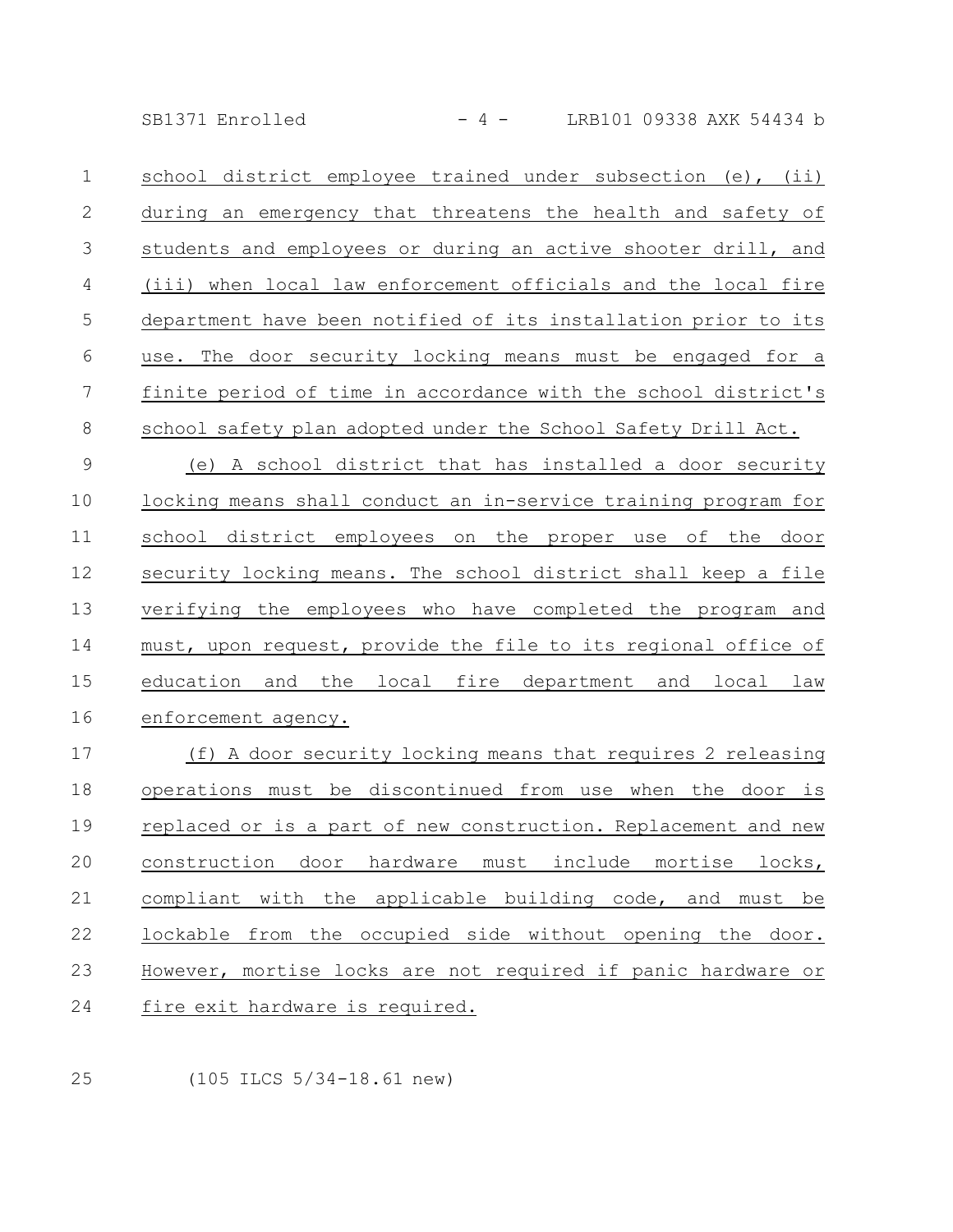SB1371 Enrolled - 5 - LRB101 09338 AXK 54434 b

| $\mathbf 1$  | Sec. 34-18.61. Door security locking means.                    |
|--------------|----------------------------------------------------------------|
| $\mathbf{2}$ | (a) In this Section, "door security locking means" means a     |
| 3            | door locking means intended for use by a trained school        |
| 4            | district employee in a school building for the purpose of      |
| 5            | preventing ingress through a door of the building.             |
| 6            | (b) The school district may install a door security locking    |
| 7            | means on a door of a school building to prevent unwanted entry |
| 8            | through the door if all of the following requirements are met: |
| $\mathsf 9$  | The door security locking means can be engaged<br>(1)          |
| 10           | without opening the door.                                      |
| 11           | (2) The unlocking and unlatching of the door security          |
| 12           | locking means from the occupied side of the door can be        |
| 13           | accomplished without the use of a key or tool.                 |
| 14           | The door security locking means complies with all<br>(3)       |
| 15           | applicable State and federal accessibility requirements.       |
| 16           | (4) Locks, if remotely engaged, can be unlocked from           |
| 17           | the occupied side.                                             |
| 18           | (5) The door security locking means is capable of being        |
| 19           | disengaged from the outside by school district employees,      |
| 20           | and school district employees may use a key or other           |
| 21           | credentials to unlock the door from the outside.               |
| 22           | (6) The door security locking means does not modify the        |
| 23           | door-closing hardware, panic hardware, or<br>fire<br>exit      |
| 24           | hardware.                                                      |
| 25           | (7) Any bolts, stops, brackets, or pins employed by the        |
| 26           | door security locking means do not affect the fire rating      |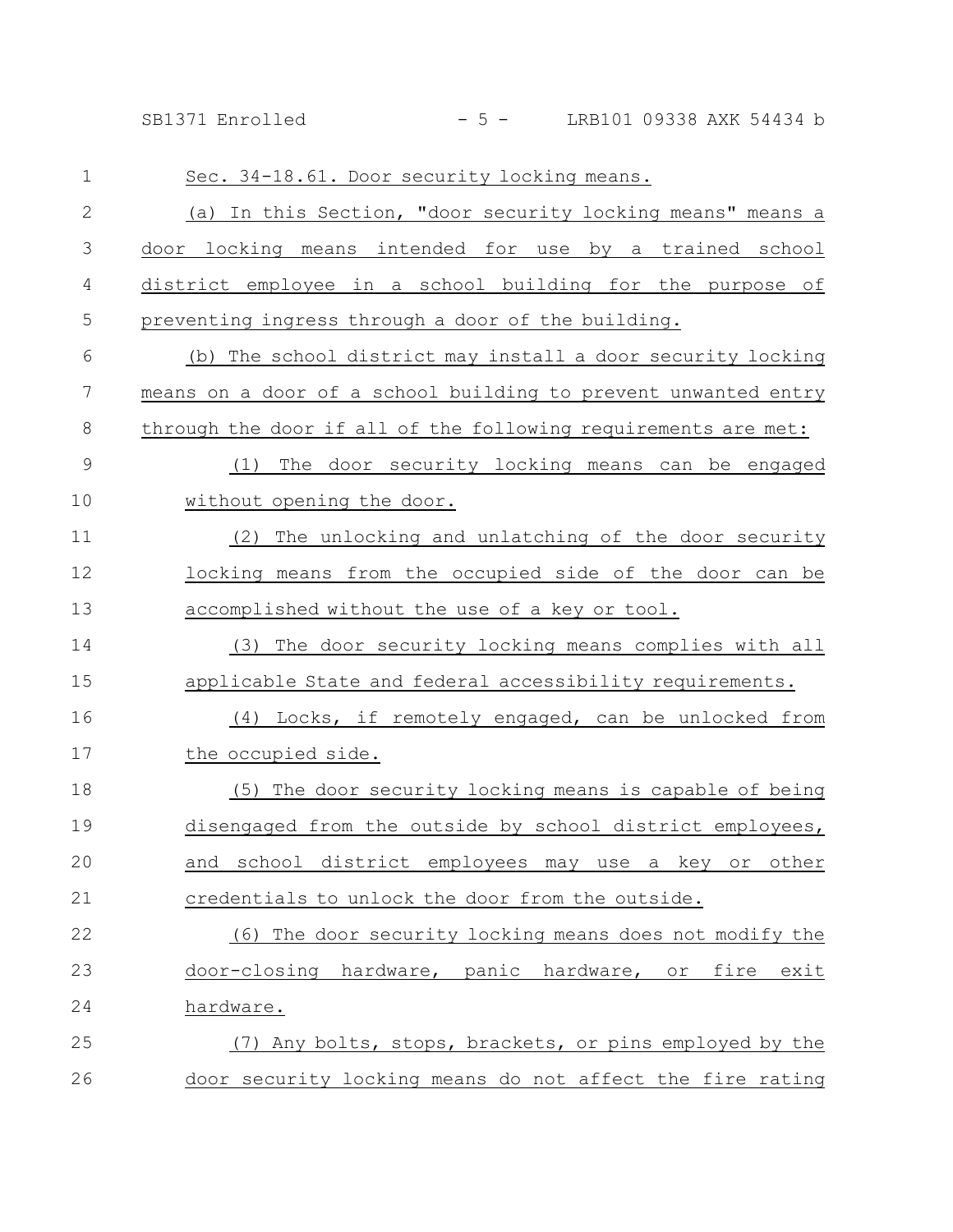SB1371 Enrolled - 6 - LRB101 09338 AXK 54434 b

| $\mathbf 1$   | of a fire door assembly.                                      |
|---------------|---------------------------------------------------------------|
| $\mathbf{2}$  | (8) School district employees are trained in the              |
| 3             | engagement and release of the door security locking means,    |
| 4             | from within and outside the room, as part of the emergency    |
| 5             | response plan.                                                |
| 6             | (9) For doors installed before July 1, 2019 only, the         |
| 7             | unlocking and unlatching of a door security locking means     |
| 8             | requires no more than 2 releasing operations. For doors       |
| $\mathcal{G}$ | installed on or after July 1, 2019, the unlocking and         |
| 10            | unlatching of a door security locking means requires no       |
| 11            | than one releasing operation. If doors installed<br>more      |
| 12            | before July 1, 2019 are replaced on or after July 1, 2019,    |
| 13            | the unlocking and unlatching of a door security locking       |
| 14            | means on the replacement door requires no more than one       |
| 15            | releasing operation.                                          |
| 16            | (10) The door security locking means is no more than 48       |
| 17            | inches above the finished floor.                              |
| 18            | The door security locking means otherwise<br>(11)             |
| 19            | complies with the school building code prepared by the        |
| 20            | State Board of Education under Section 2-3.12.                |
| 21            | The school district may install a door security locking       |
| 22            | means that does not comply with paragraph (3) or (10) of this |
| 23            | subsection if (i) the school district meets all other         |
| 24            | requirements under this subsection and (ii) prior to its      |
| 25            | installation, local law enforcement officials, the local fire |
| 26            | department, and the board agree, in writing, to the           |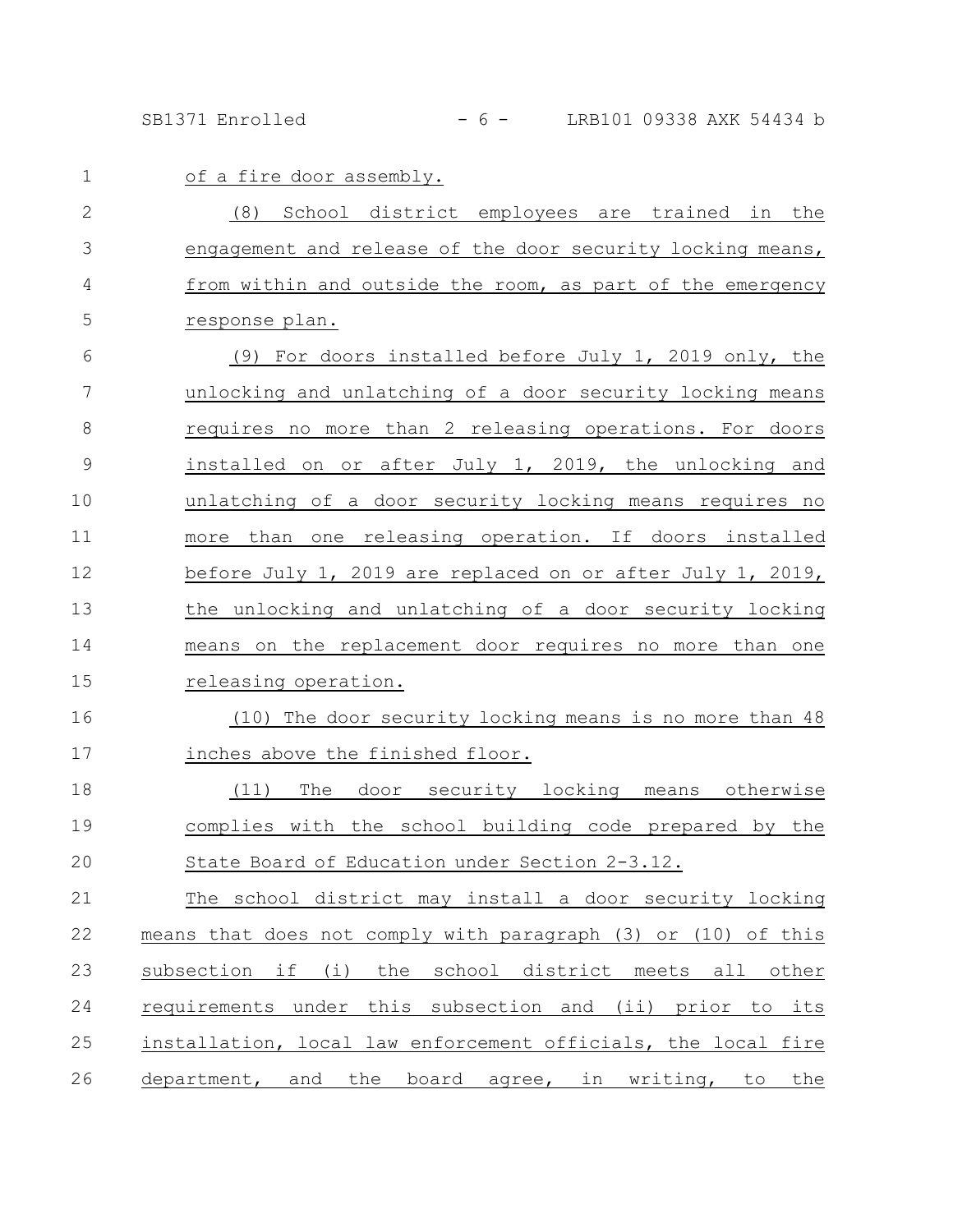SB1371 Enrolled - 7 - LRB101 09338 AXK 54434 b

installation and use of the door security locking means. The school district must keep the agreement on file and must, upon request, provide the agreement to the State Board of Education. The agreement must be included in the school district's filed school safety plan under the School Safety Drill Act. 1 2 3 4 5

(c) The school district must include the location of any door security locking means and must address the use of the locking and unlocking means from within and outside the room in its filed school safety plan under the School Safety Drill Act. Local law enforcement officials and the local fire department must be notified of the location of any door security locking means and how to disengage it. Any specific tool needed to disengage the door security locking means from the outside of the room must, upon request, be made available to local law enforcement officials and the local fire department. 6 7 8 9 10 11 12 13 14 15

(d) A door security locking means may be used only (i) by a school district employee trained under subsection (e), (ii) during an emergency that threatens the health and safety of students and employees or during an active shooter drill, and (iii) when local law enforcement officials and the local fire department have been notified of its installation prior to its use. The door security locking means must be engaged for a finite period of time in accordance with the school district's school safety plan adopted under the School Safety Drill Act. (e) If the school district installs a door security locking means, it must conduct an in-service training program for 16 17 18 19 20 21 22 23 24 25 26